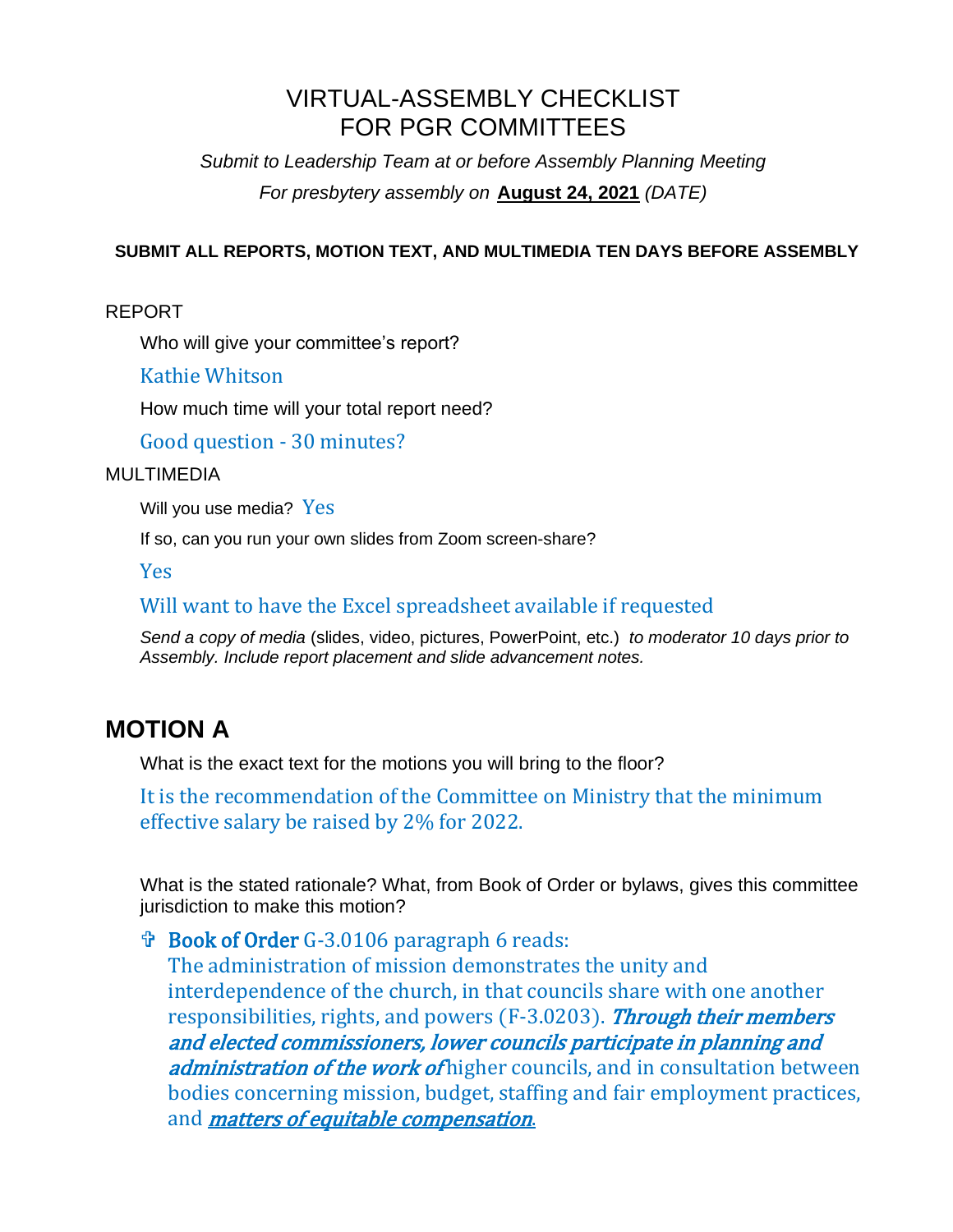PGR Manual of Operations - COM Handbook page 38 of 111, version 5 update 3-08-2021 reads:

Section III: Part 1 - Policy for Pastor Compensation

A. Biblical Basis The presbytery encourages congregations to be generous in compensating pastors and associate pastors. In his first letter to Timothy (5:17-18), Paul wrote, "Let the elders who rule well be considered worthy of double honor, especially those who labor in preaching and teaching; for the scripture says, 'You shall not muzzle an ox while it is treading out the grain,' and, 'The laborer deserves to be paid.'..." NRSV Minimum compensation requirements, adopted annually by our presbytery, provide the starting point for full-time clergy compensation. While no full time pastor may be reimbursed at a lower level, these figures are not intended to set the maximum remuneration. Congregations are encouraged to pay their pastors a fair, just and generous salary, in relation to positions requiring comparable education.

The committee researched the Cost of Living Adjustment (COLA) from the following websites for discussion at the July  $7<sup>th</sup>$  and August  $3<sup>rd</sup>$  meetings:

• From the website InflationData.com, accessed for this report on August 12, 2021: https://inflationdata.com/Inflation/Inflation\_Rate/CurrentInflation.asp?reloaded=true

The Consumer Price Index for All Urban Consumers (CPI-U) increased 0.5 percent in July on a seasonally adjusted basis after rising 0.9 percent in June, the U.S. Bureau of Labor Statistics reported today. Over the last 12 months, the all items index increased 5.4 percent before seasonal adjustment. The indexes for shelter, food, energy, and new vehicles all increased in July and contributed to the monthly all items seasonally adjusted increase.

• From the website HealthCareFinanceNews.com, article *Medicare Part D* average premiums to increase nearly 5% in 20221, CMS says accessed for this report on August 12, 2021: https://www.healthcarefinancenews.com/news/medicare-part-d-average-premiums-increasenearly-5-2022-cms-says

The Centers for Medicare and Medicaid Services has released its projections for average basic monthly premiums for standard Medicare Part D coverage in 2022, which the agency expects will be about \$33 -- <sup>a</sup> 4.9% *increase* from the \$31.47 average premium in 2021.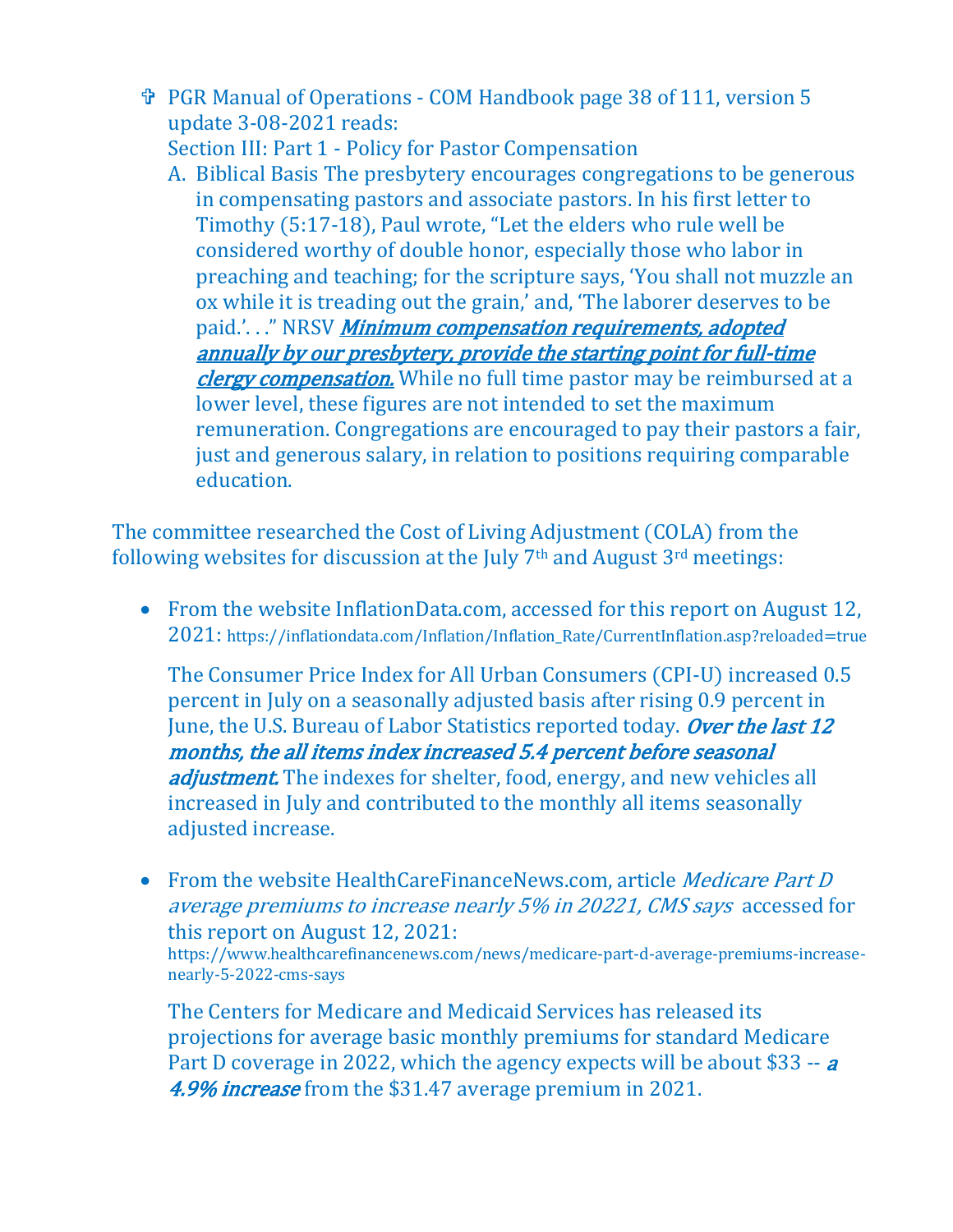• From the website AARP.org, article Social Security COLA 2022: How Much Will Benefits Increase Next Year? accessed for this report on August 12, 2021: https://www.aarp.org/retirement/social-security/info-2021/cola-2022-increaseforecast.html

Estimates for the 2022 COLA range from 4.5 percent from Moody's Analytics to 6.1 percent from The Senior Citizens League. Economist Bill McBride, who writes the finance and economics blog Calculated Risk, estimates the 2022 COLA at 5.5 percent.

• Resourced the Social Security Administration website accessed for this report on August 12, 2021: <https://www.ssa.gov/oact/solvency/provisions/cola.html>

The Committee on Ministry, tasked by 2020 Moderator Maura McGrath-Nagle to research which churches would be affected by wage increases, assigned an ad hoc committee to gather information and report back to the plenary. Rev Kay Daniel and Rev Sterrett Collins volunteered for this work. They compiled an Excel spreadsheet that notated each church within the Presbytery, the reported salaries paid according to Terms of Call and contracts, reported church expenses, percent of employment rate (full time, part time etc), minimum salary requirements and the Community Household income for each church location.

All of these resources and information were consulted as the Committee deliberated on the recommendation to bring before the Presbytery.

The breakdown of the proposed increas would be as follows: exact increases for each category are:

> Level 1 (0 to 4 years): \$911.7 annually or \$75.98 per month Level 2 (over 4 years): \$981.62 annually or \$81.80 per month CLP: \$729.32 annually or \$60.78 per month

All numbers are rounded up to the cent.

What are expected objections/discussion points and how will you address them? (A good indicator is the committee discussion)

Traditionally, this is a hot button topic whichever way we recommend. This year, we have an ABUNDANCE of research and documentation to bring to the Assembly, so we are hopeful that it will not be a huge upheaval as it has been in the past.